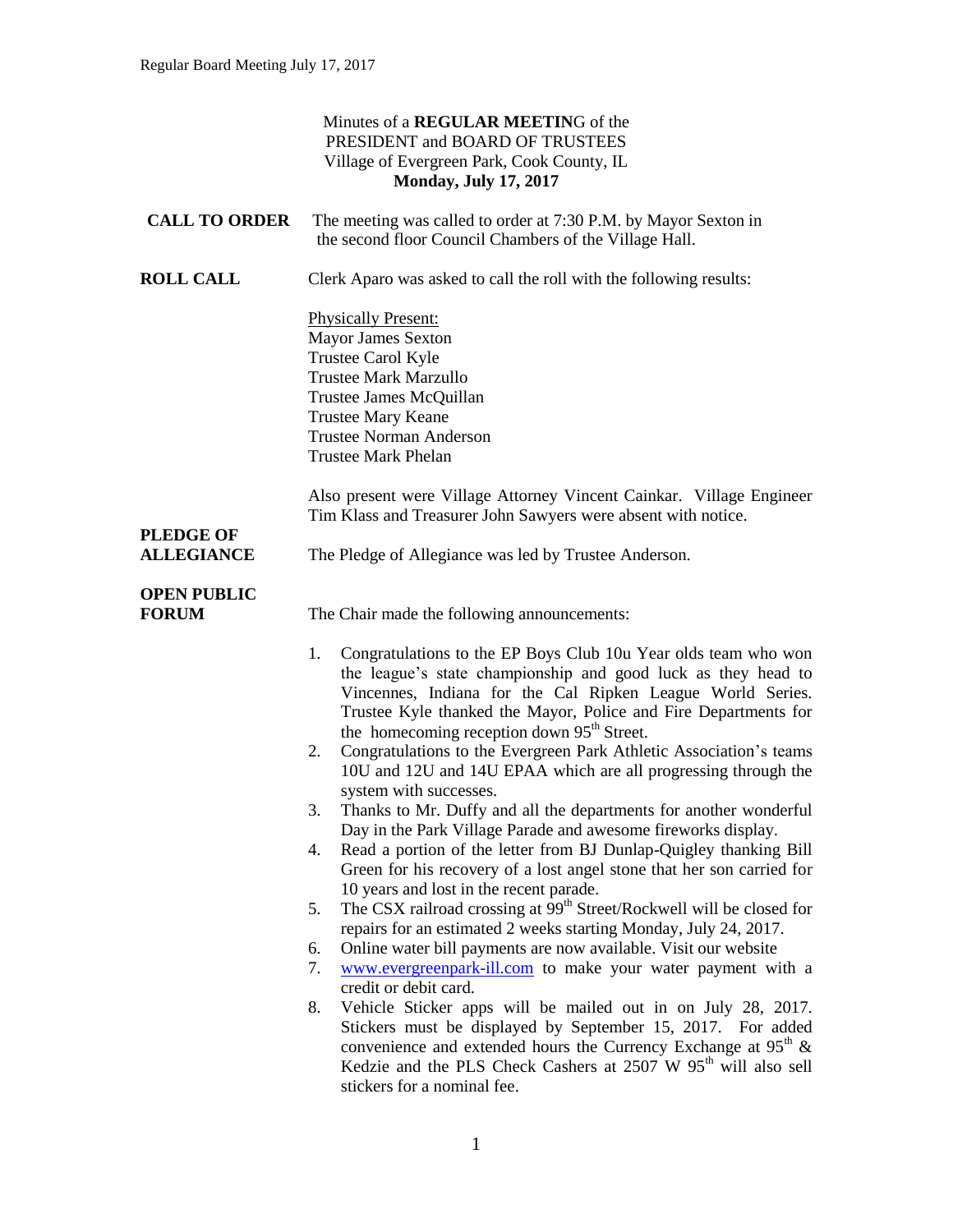- 9. There will be a movie in the Park on Friday, July 21, 2017 at 8:30 p.m. The featured movie is the Wizard of Oz. Friday, August 18, 2017 American Graffiti will be shown at 8:15 p.m. Both events are weather permitting.
- 10. Sunday July 23, 2017 at 6:00 p.m. there is a free concert in Circle Park performed by the Neverly Brothers; Friday August 4, 2017 and Cirrus Falcon performs at Klein Park on Sunday August 20, 2017 the City Lights Orchestra directed by Rich Daniels performs. All concerts start at 6:00 p.m. thru 8:00 p.m. weather permitting. The Chair encouraged everyone to attend these free family events.
- 11. Evergreen Park Chamber is hosting their annual golf outing on Friday, July 28, 2017 at Fountain Hills Golf Course in Alsip. For more information, contact the Chamber of Commerce at 708-424- 7850 or go to their website [www.evergreenparkchamber.](http://www.evergreenparkchamber/)org
- 12. Sunday, September 10, 2017 a free concert featuring Evergreen Park's own native son, Perry Danos will perform at the 50-acre park. Time to be announced.
- 13. The Farmers Market continues each Thursday from 7:00 am to 1:00 pm until October.

# **OPEN PUBLIC**

**AUDIENCE** Woman resident refused to give her name but gave an address of **93rd and Spaulding area.** She expressed problems with raccoons due to her neighbors overflowing garbage cans. She stated area fruit trees and gardens provide a food source and suggested owners be cited for allowing fruit to stay on the ground. She spoke to Dr. Alexander of Cook County who has offered to speak to the Board. The Chair responded that Dr. Alexander is welcome to call him anytime. He added the Village will check the areas in question and cite if necessary.

> **A resident (unnamed) from the 2700 Block of 94th Place** complained about the dilapidated condition of the chain link fence owned by LCM and the accumulation of trash in the area. She has contacted Security, Engineering and Housekeeping at LCM regarding these issues and there has been no response. The Chair agreed and stated he will contact the CFO of LCM and relay her concerns and suggestions.

> **Mr. Pete Zic, 9200 Block of Albany** expressed safety concerns with drivers not obeying the yield/ stop signs at the Menard's parking lot. He reported a big red tree is blocking the stop signs on the outer drive at Menards. He noted there was a Police car in the parking lot and no tickets were issued. Police Chief Saunders explained the Village does not have an agreement to enforce private parking violations on Menard's property. The Chair agreed and noted he is aware of the tree and it will be trimmed tomorrow.

> **Terry Brandt, 9400 Block of Homan** commended the Evergreen Park Police division on ATV's for their assistance after this year's parade. They moved at least 50 -60 teens walking in the middle of the street on Turner Avenue. The Chair responded there has been a concentrated effort to keep the teens safely on the sidewalk.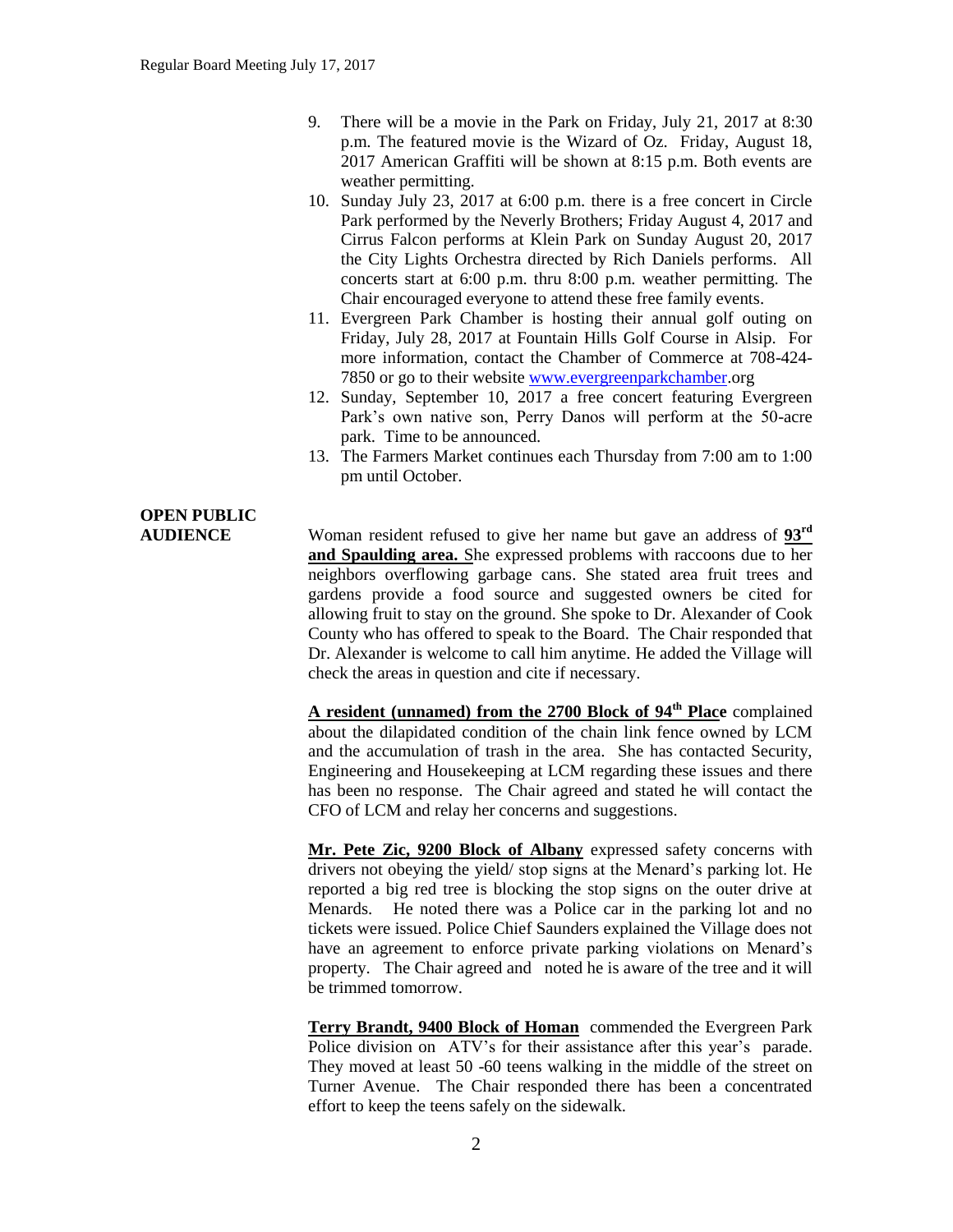A **resident from the area of 87th & Talman** had complaints regarding the overgrowth of weeds by the railroad tracks and stated there are raccoons in her area as well. The Chair responded the property belongs to the Railroad but it will be looked into.

**AGENDA** Motion by Trustee Kyle second by Trustee Phelan to waive the reading of the minutes of the June 19, 2017 Regular Board Meeting of the President and Board of Trustees as presented and passed by unanimous voice vote and so ordered by the Chair.

#### **RESOLUTIONS NO. 17-2017 &**

**NO. 18-2017** Motion by Trustee Phelan second by Trustee McQuillan to approve **RESOLUTION NO. 17-2016** with expenditures of the General Corporate Fund of \$ 773,389.15 and Water Management Fund in the amount of \$ 100,329.70 and the 95<sup>th</sup> St. TIF Fund, \$ 12,207.00 and the Capital Improvement Fund \$ 954.00 and the Street Bond Fund, \$1,910.00 for a total of \$ 888,789.85.

> **RESOLUTION NO. 18-2017**- with expenditures of the General Corporate Fund of \$ 248,378.03 and the Water Management Fund  $$109,880.51$  and the 95<sup>th</sup> Street TIF Fund, \$ 6,428.00 and the Capital Improvement Fund, \$ 93,078.10 and the Street Bond Fund, \$ 33,080.00 for a total of \$ 490,844.64. Upon roll call, voting YES: Trustees Kyle, Marzullo, McQuillan, Keane, Anderson and Phelan; voting NO: NONE. The motion was passed and so ordered by the Chair.

### **VILLAGE COLLECTORS**

**REPORT** Motion by Trustee Marzullo second by Trustee Keane to approve the Village Collector's report for **June 2017** for information and file in the amount of \$ 1,656,957.26. The motion was passed by unanimous voice vote and so ordered by the Chair.

#### **WATER COLLECTORS REPORT**

Motion by Trustee Phelan second by Trustee McQuillan, to accept for file and information the Waters Collector's report for **June 2017** in the amount \$ 704,784.91. The motion was passed by unanimous voice vote and so ordered by the Chair.

### **TREASURERS**

**REPORT** Motion by Trustee Marzullo second by Trustee Keane to approve the Village Treasurer's report for **June 30, 2017** for information and file in the amount of \$ 5,487,070.29 in the General Fund and \$ 4,178,024.29 in the Sewer and Water Fund. The motion was passed by unanimous voice vote and so ordered by the Chair.

#### **BUSINESS**

**CERTIFICATES** Motion by Trustee Kyle second by Trustee Marzullo to accept the application for Business Regulation Certificate for **PRO-AUTO COLLISION** to conduct a car repair business located at 9121 S. Kedzie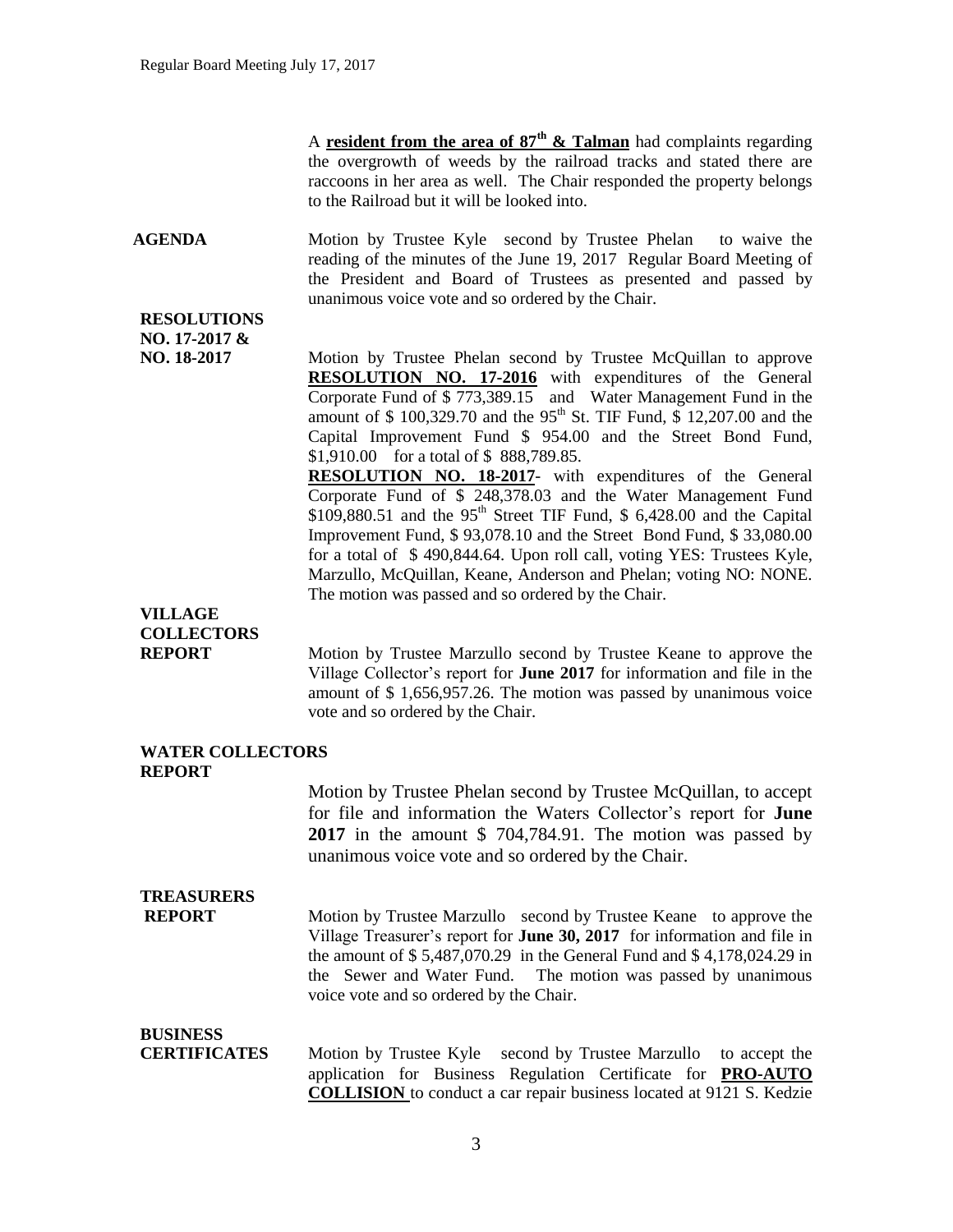(formerly Evergreen Auto). Upon roll call voting YES: Trustees, Marzullo, McQuillan, Keane, Anderson, Phelan and Kyle; voting NO: NONE. The motion was passed and so ordered by the Chair.

Motion by Trustee Kyle second by Trustee McQuillan to approve the application for the business license application for **T-MOBILE CENTRAL, LLC** located at 9542 S. Western Avenue. Upon roll call, voting YES: Trustees McQuillan, Keane, Anderson, Phelan, Kyle and Marzullo; voting NO: NONE. The motion was passed and so ordered by the Chair.

Motion by Trustee Phelan second by Trustee Anderson to approve the application for the business license application for **DAVID'S BRIDAL** to conduct retail sales of wedding attire and accessories located at the new Evergreen Plaza, 9536 S. Western Avenue. Upon roll call, voting YES: Trustees Keane, Anderson, Phelan, Kyle, Marzullo and McQuillan; voting NO: NONE. The motion was passed and so ordered by the Chair.

# **DECLARE**

**VACANCY PD** Motion by Trustee Phelan second by Trustee Kyle to approve Police Chief's Saunders request to declare a vacancy in the EP Police Department due to the retirement of Lt. Jack McCarthy. The Chair commended Lt. McCarthy for a wonderful job adding he will be missed. Upon roll call, voting YES: Trustees Anderson, Phelan, Kyle, Marzullo, McQuillan and Keane; voting NO: NONE. The motion was passed and so ordered by the Chair.

## **HIRE PATROL**

**OFFICER** Motion by Trustee Anderson second by Trustee McQuillan to approve Police Chief's Saunders request to hire (1) one individual from the April 7<sup>th</sup>, 2017 Probationary Patrol Officer Eligibility list. Upon roll call, voting YES: Trustees Phelan, Kyle, Marzullo, McQuillan, Keane and Anderson; voting NO: NONE. The motion was passed and so ordered by the Chair.

## **POLICE SGT.**

**PROMOTION** Motion by Trustee Phelan second by Trustee Keane to approve the request of Police Chief Saunders to authorize the opening of one Sergeant Position and promote Tactical Officer Steven Stiers to the position of Sergeant. The Chair commended Office Stiers for his commitment to the Village of Evergreen Park. A round of applause was given by the Board and audience. Upon roll call, voting YES: Trustees Kyle, Marzullo, McQuillan, Keane, Anderson and Phelan; voting NO: NONE. The motion was passed and so ordered by the Chair.

## **POLICE LT.**

**PROMOTION** Motion by Trustee Phelan second by Trustee Keane to approve the request of Police Chief Saunders to authorize the opening of one Lieutenant Position and promote Sgt. Adam Zimmer to the position of Lieutenant. The Chair stated Officer Zimmer has been with us for fifteen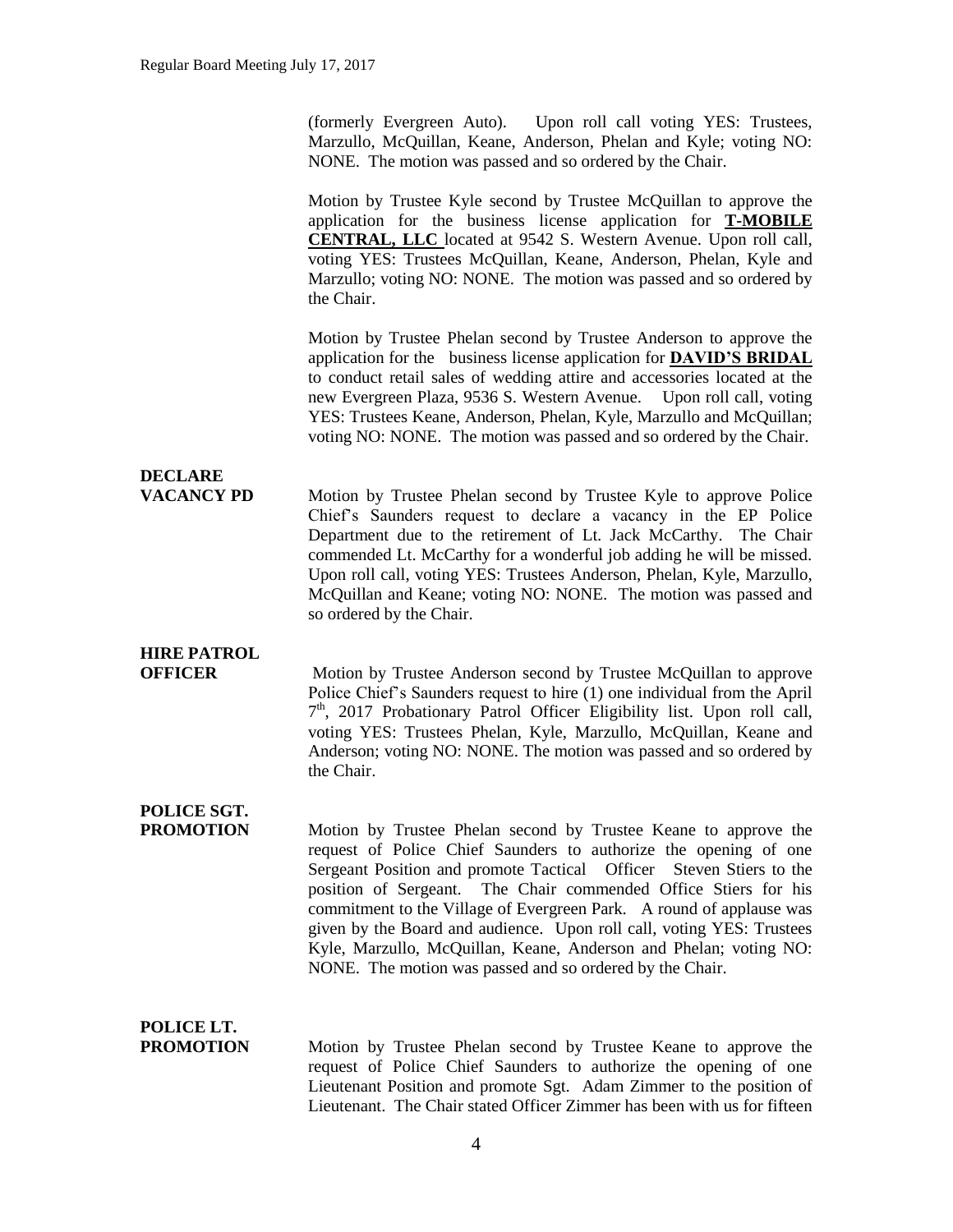years and well deserving of this promotion. A hearty round of applause was given by the Board and the audience. Upon roll call, voting YES: Trustees Marzullo, McQuillan, Keane, Anderson, Phelan and Kyle, voting NO: NONE. The motion was passed and so ordered by the Chair. The Chair thanked asked both men to introduce their families and also thanked their families for their sacrifices.

### **MAYORS SW CONFERENCE**

**DUES** Motion by Trustee Kyle second by Trustee McQuillan to approve the request from the Chair for the payment of the 2017- 2018 dues for the Southwest Conference of Mayors in the amount of \$5,000. Upon roll call, voting YES: Trustees McQuillan, Keane, Anderson, Phelan, Kyle, and Marzullo; voting NO: NONE. The motion was passed and so ordered by the Chair.

### **CANCEL BOARD**

**MEETING** Motion by Trustee Kyle second by Trustee Marzullo to approve the Chair's request to cancel the next Regularly Scheduled Board Meeting on Monday, August 7, 2017 due to a conflicting Catholic Charity event. The next meeting will be Monday August 21, 2017. Upon roll call, voting YES: Trustees Keane, Anderson, Phelan, Kyle, Marzullo, and McQuillan; voting NO: NONE. The motion was passed and so ordered by the Chair.

# **ENGINEER'S**

**REPORT** Mr. Klass was absent,

## **ATTORNEY'S**

**REPORT** The Attorney had no report.

### **DEPARTMENT**

**HEADS** Youth Director, Jim Feltz stated 20-35 teens are using the youth facility on a daily basis. He has had 13 residents including Oak Lawn and Alsip have called for grass cutting and moving services. Thanks to Dennis Duffy for the use of the hot dog steamer it made the Day in the Park a great success.

> Mr. Bill Lorenz, PW Director announced the 50/50 sidewalk program begins next week and is closed for this year.

> Mr. Dennis Duffy, Recreation Director thanked the Board and the Mayor and the other Departments for all their help during the parade and the day in the park. Mr. Duffy congratulated Officer Zimmer stating he was a former student of his at Brother Rice.

### **BIDS**

**FIBER OPTIC** Motion by Trustee Phelan second by Trustee Kyle to approve the PW Director's request to proceed with the installation of the fiber optic cable and all of the equipment that is need to complete the phase IV fiber run to the Village Driving Range and the Barn. This part of the project is handled by Tom Mullaly IT Director and MDI Electrical Construction. Upon roll call, voting YES: Trustees Anderson, Phelan, Marzullo,